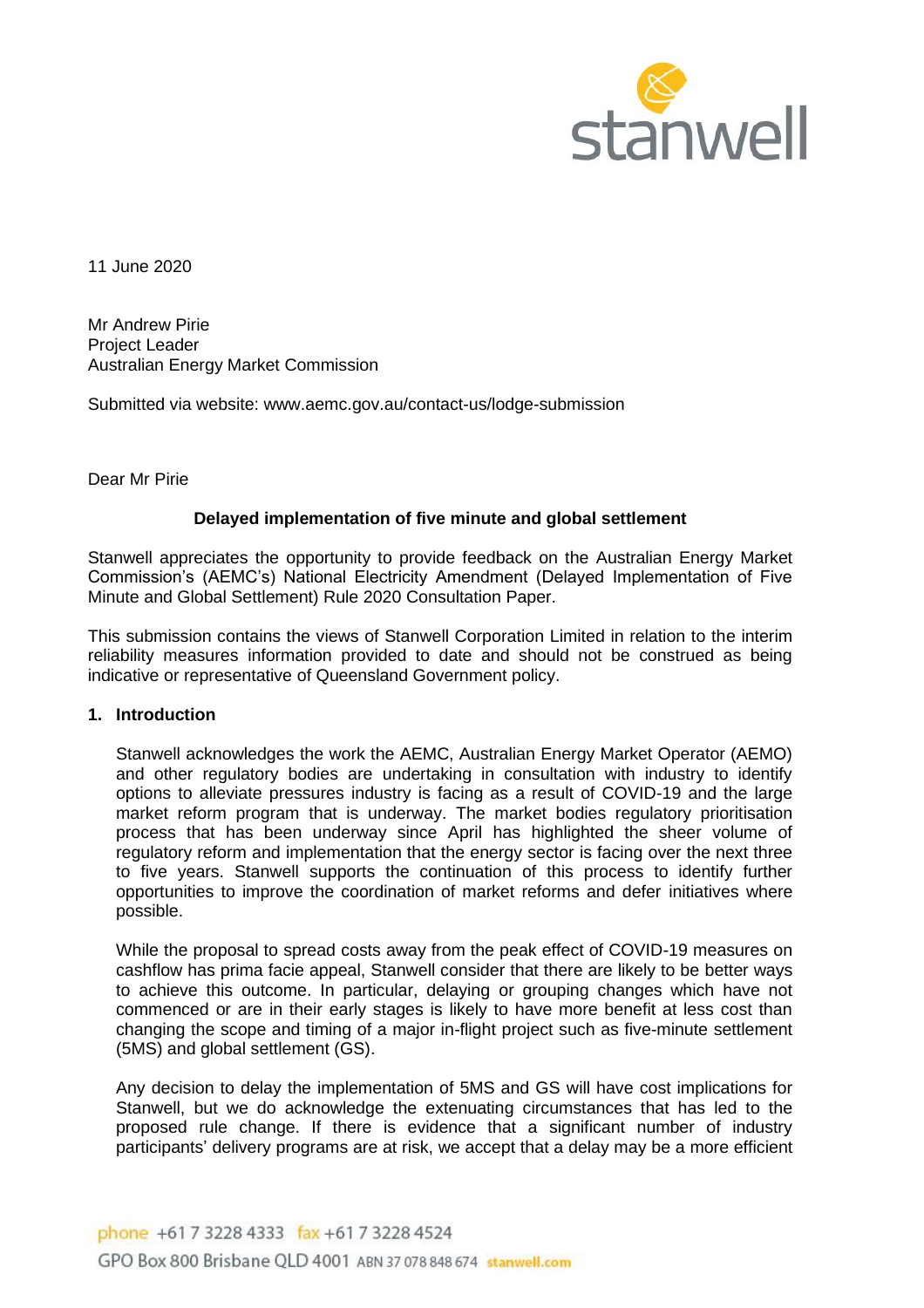overall outcome to the economy, despite the expected cost impact to Stanwell and other participants whose programs are on track to meet the original implementation date.

Our response to the questions posed in the stakeholder feedback form about the proposal to delay to the implementation of 5MS and GS by 12 months are at Attachment 1 for your consideration. In addition to the answers provided in that form, Stanwell would like to take this opportunity to provide some additional feedback and suggestions on the proposed rule change, as outlined below.

# **2. Cost impacts of delayed implementation**

Stanwell's 5MS and GS implementation program is on track to be ready for go-live on the current planned date. We have engaged a significant number of staff, contractors and suppliers for the sole purpose of upgrading and re-engineering systems to conform with the regulatory change. Any delay to the go-live date for 5MS and GS will result in extended engagement of resources to mitigate go-live risks to our business at additional

cost. Confidential: Confidential information has been omitted for the purposes of section 24 of the Australian Energy Market Commission Establishment Act 2004 (SA) and sections 31 and 48 of the National Electricity Law.

The estimated cost impact of the proposed extension of 12 months would be an approximate increase of ........... to our original project cost. While this impact could be reduced to an extent by a shorter delay period, any delay beyond the current go-live date will result in additional cost to Stanwell.

Based on the discussion during the stakeholder briefing held on 21 May 2020, this would also appear to be the case for a number of other industry participants. Industry's development and implementation programs are well underway and tracking positively against project milestones. This is evidenced in AEMO's 5MS GS Market Readiness Report 2, released on 7 May 2020. It is highly likely that many industry participants would not be able to put their programs on hold without incurring additional costs.

Having noted the above, Stanwell's understanding is that AEMO have lodged the rule change request on behalf of unidentified market participants for whom the COVID-19 pandemic and its associated regulatory impositions has increased calls on short term funding and therefore delivery risk. To the extent that the AEMC is aware of a significant volume of such market participants facing delivery risk, Stanwell accepts that the imposition of additional cost on the industry relating to this delay may be an efficient cost overall to the economy.

# **3. Delay timeframe options**

Stanwell does recognise that COVID-19 is impacting some energy industry participants harder than others, particularly in the energy retail market, and there is support for a delay of some period from those industry participants. However, Stanwell suggests that if a delay to the start of 5MS is considered necessary the options of a three-month delay or progressive implementation be considered by the AEMC.

A three-month delay may provide some relief for participants whose project timeframes have been affected by resource and financial impacts from COVID-19, while minimising negative impacts to those whose programs are still on-track.

A progressive implementation would provide relief to relevant participants by delaying elements of direct concern to them while allowing other participants to go live with unaffected elements. As an example, if the relevant participants are small retailers, 5-minute bidding may be able to commence while 30-minute settlement is retained for a period of time. Similarly, publication of additional data such as 5-minute pre-dispatch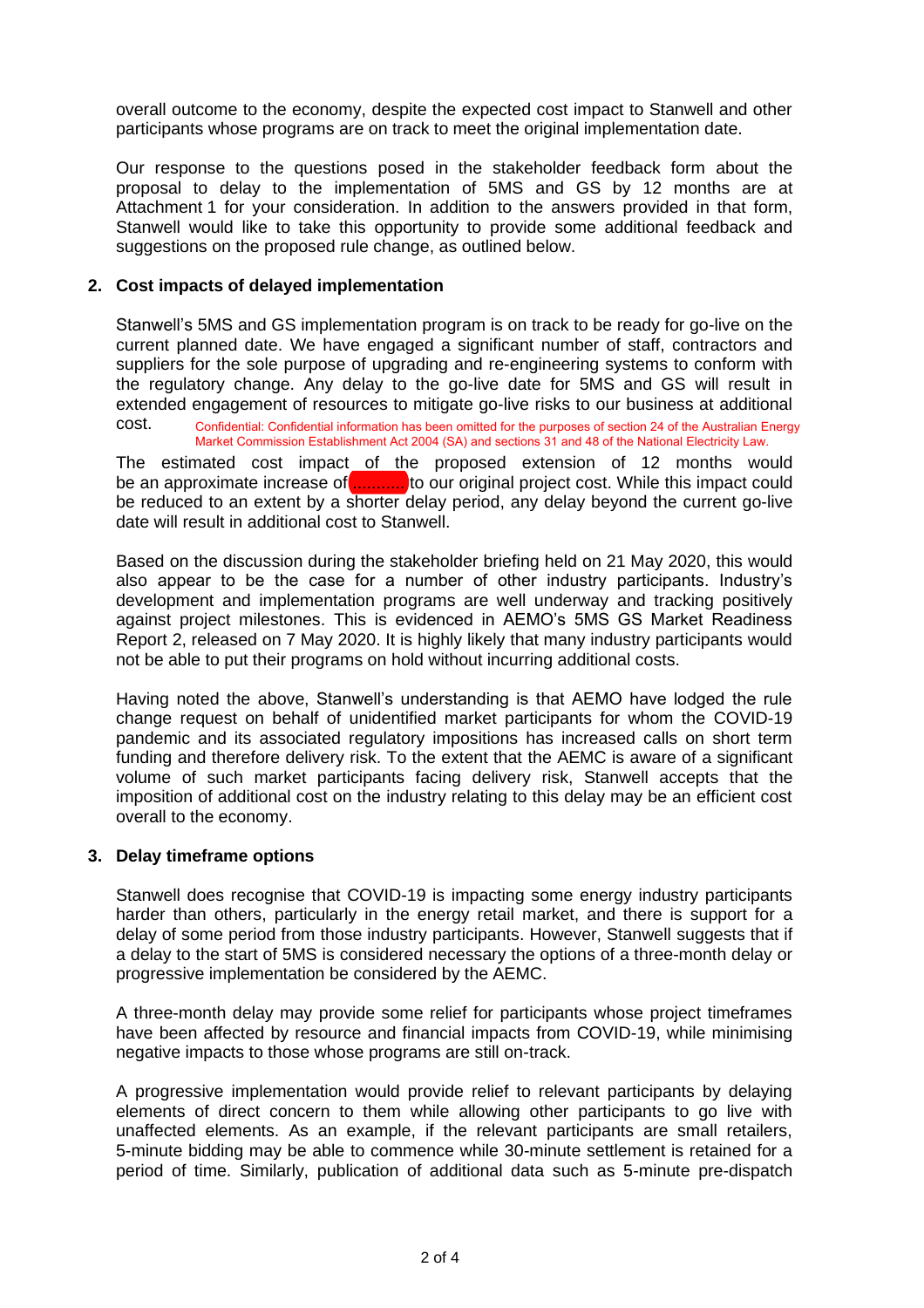sensitivities (while not part of the Rule) appear able to proceed ahead of changes to the settlement functionality.

Only if the impacts to a significant number of energy businesses is determined to be material and longer-term in nature, would a 12-month delay period proposed by AEMO be appropriate.

We strongly advise against any consideration of a six or nine-month delay to the project implementation, especially in relation to bidding system changes. Both delay periods would conflict with the summer heightened-risk period which is traditionally difficult for major system changes.

In undertaking its analysis of the proposed rule change, we encourage AEMC to perform a comparative cost-benefit analysis of a three-month delay to the proposed 12-month delay. It is possible that the shorter delay period would have a comparative benefit to the current proposal for the industry and its customers.

Stanwell also encourages the AEMC and AEMO to identify options for systems currently under development to go live in line with the current timeframe where it would not negatively affect participants. For example, if the proposed delay is primarily aimed to assist retailers, then it may be possible for 5-minute bidding to go live as scheduled while settlement and billing functions are deferred.

# **4. Interaction of 5MS and GS with other reform initiatives**

There are numerous initiatives both proposed and underway that interact with the same systems that are being developed or changed to implement 5MS. This includes the Wholesale Demand Response Mechanism and some retail reform initiatives, such as reducing customer switching times, Energy Consumer Data Rights and the MSATS Standing Data Review. Many of these initiatives also rely on or interact with 5MS for the benefits of those reforms to be maximised.

Both prior to and during the market bodies regulatory prioritisation forums held on 22 April and 8 May 2020, industry has advocated that wherever possible, those programs be pushed out until after 5MS is completed. This will help avoid industry participants having to rescope changes to systems that are already under development as part of the 5MS program. Having to rescope system changes mid-project would be extremely complex, adds additional risk, and ultimately adds unnecessary cost.

Stanwell requests the AEMC to consider the impacts of delaying 5MS and GS on these other reform program's development and implementation timeframes and stated objectives and benefits. Consideration should include the industry's ability to accommodate overlapping system change requirements and the additional implementation risks that this introduces.

# **5. AEMO work program**

If a decision is made to make the rule change, regardless of the period of the delay, it is imperative that AEMO's 5MS work program is delivered as currently scheduled. This will allow Stanwell and other market participants that are on track to meet the original development and testing deadlines to continue as per the original schedule and minimise the additional costs arising from retaining the resources required to complete the project over a longer duration.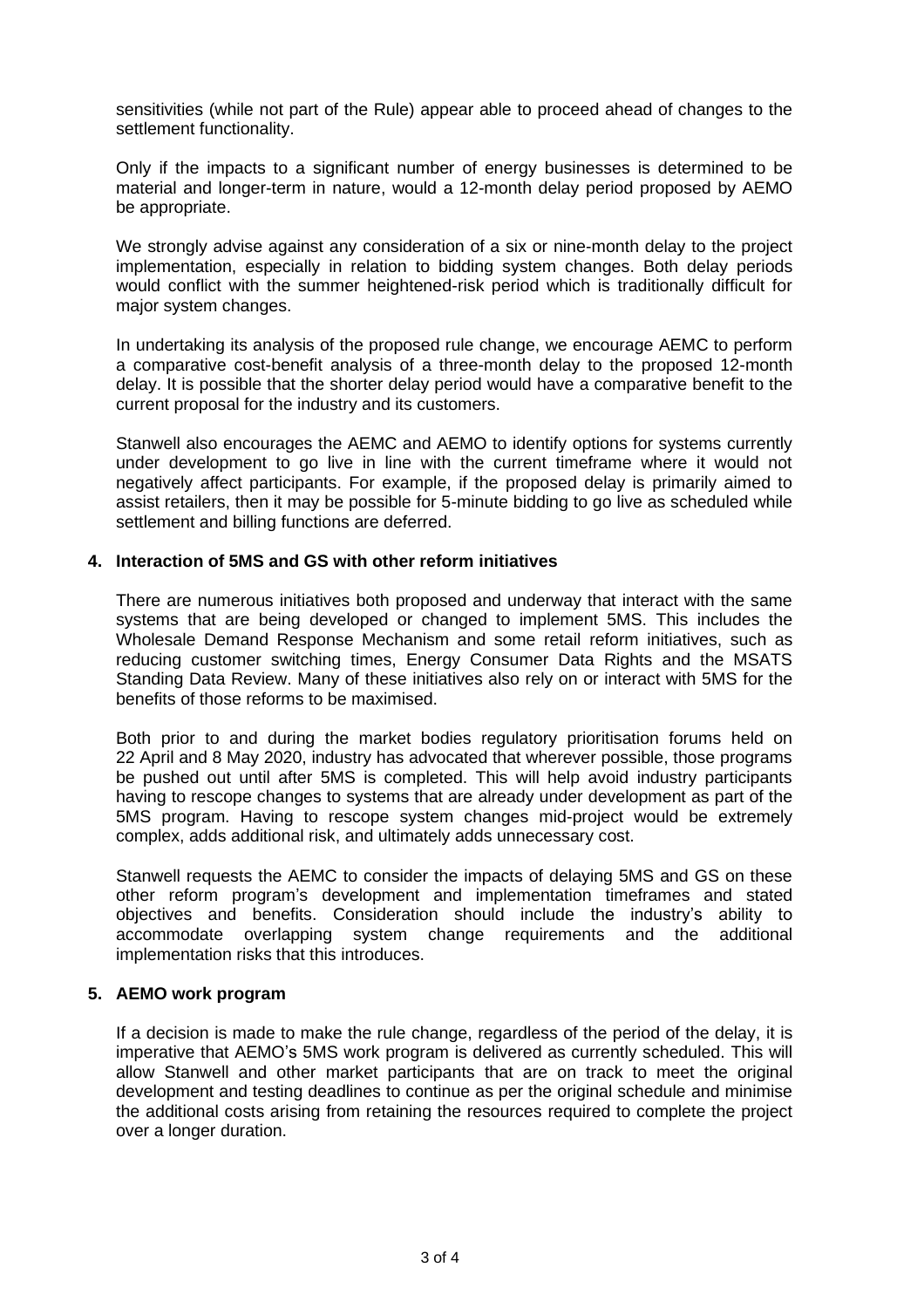Any delays to AEMO's program would impact both resourcing and costs for industry participants over and above the impacts from a delay to the program implementation date. To give an example of the impacts that a delay from AEMO can have on industry participants programs, AEMO has deferred the release of their pre-production environment from August to November. While Stanwell is close to being ready to deploy its 5-minute capable bidding software, as a result of AEMO's delay our software release will now have to be put on hold, expert resources retained and both the 5 and 30-minute versions of the software maintained for any rule changes occurring in parallel.

# **6. Conclusion**

Stanwell recognises that COVID-19 has had significant impacts on our industry, and appropriate measures by the market bodies to accommodate and minimise these impacts is welcomed. However, Stanwell questions if a delay to 5MS and GS implementation would actually provide a net benefit to industry participants and their customers, particularly relative to reprioritisation of smaller or not yet commenced projects. If a delay is determined to be beneficial, it should be kept to the minimum time period necessary in order to minimise overall cost to industry participants, particularly those whose programs are on track to be ready for go-live on the current planned date.

Finally, if the rule change is made it is imperative that AEMO's 5MS work program is delivered as currently scheduled so participants that are able to can continue development and testing programs as per the original schedule and budget.

Stanwell welcomes the opportunity to further discuss the matters outlined in this submission. Please contact Ian Chapman on (07) 3228 4139.

Yours sincerely

**Ian Chapman Manager Market Policy and Regulatory Strategy**

Attachment 1 – Stanwell's Stakeholder Feedback Template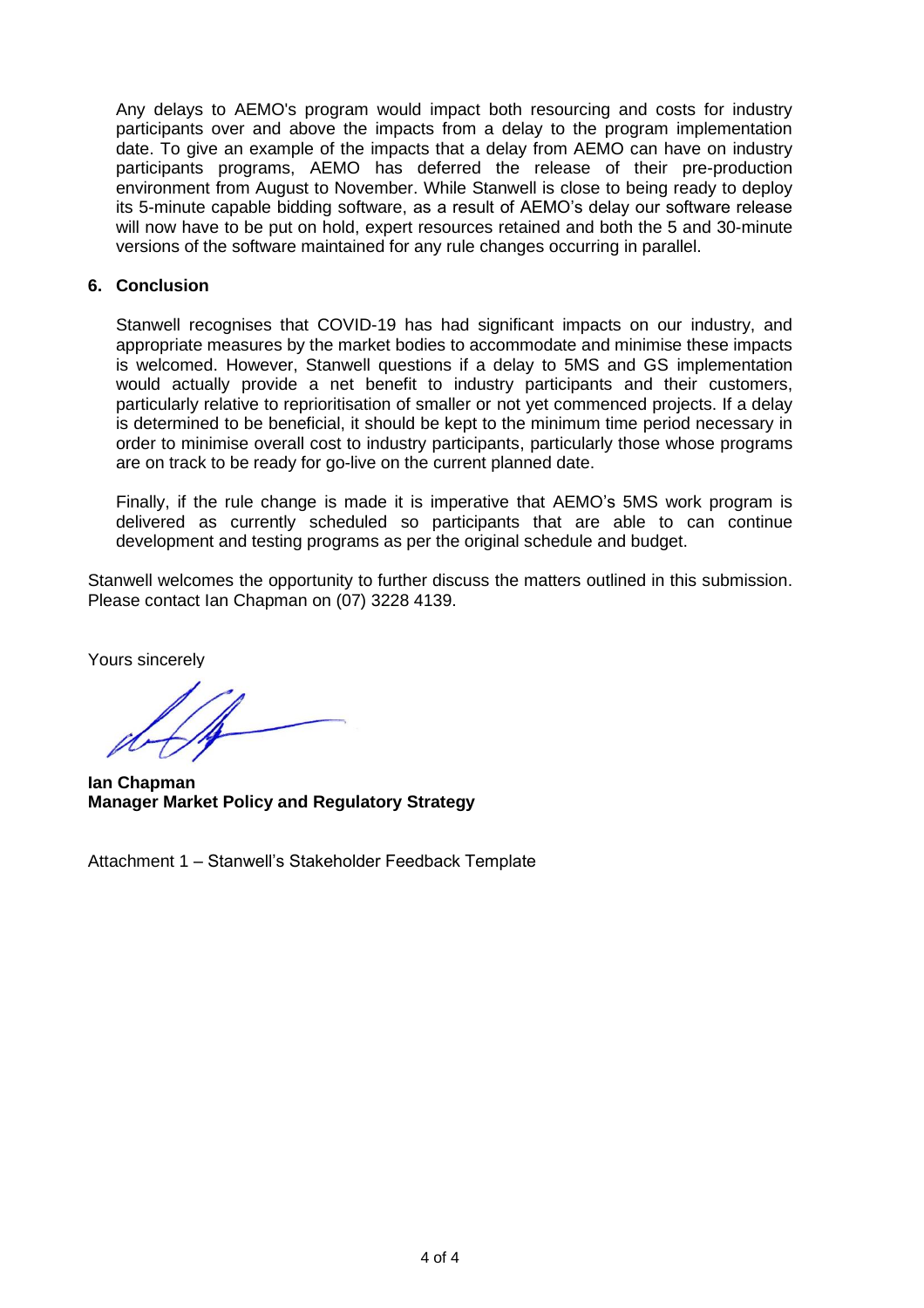# **AEMC**

# **ATTACHMENT 1** STAKEHOLDER FEEDBACK TEMPLATE

The template below has been developed to enable stakeholders to provide their feedback on the questions posed in this paper and any other issues that they would like to provide feedback on. The AEMC encourages stakeholders to use this template to assist it to consider the views expressed by stakeholders on each issue. Stakeholders should not feel obliged to answer each question, but rather address those issues of particular interest or concern. Further context for the questions can be found in the consultation paper. Stakeholders are also encouraged to provide evidence to support claims where possible.

#### **SUBMITTER DETAILS**

|                                  | <b>ORGANISATION:</b> Stanwell Corporation Limited |
|----------------------------------|---------------------------------------------------|
| <b>CONTACT NAME:</b> Ian Chapman |                                                   |
| EMAIL:                           | Ian.Chapman@stanwell.com                          |
| <b>PHONE:</b>                    | 0400 651 302                                      |

## **CHAPTER 4** – SECTION 4.1 – TIME PERIOD FOR DELAY

| Question $1 -$ Time period for delay |  |  |  |  |  |
|--------------------------------------|--|--|--|--|--|
|--------------------------------------|--|--|--|--|--|

| 12-month delay appropriate? Alternatively, please<br>explain why another time period is preferable and,<br>if applicable, the implications on cash flow and<br>start of a quarter to align with the contract<br>market, or could 5ms commence mid-quarter?<br>What would be the impact of a mid-quarter<br>commencement? | a) If a delay to the start date of 5MS is necessary, is a The Consultation Paper and AEMO's request to delay five-minute settlement (5MS) for 12-months does not provide any<br>evidence that a delay would provide a net benefit to the energy industry or energy customers. Stanwell understands from<br>advice provided during the stakeholder briefing held on 21 May 2020 that neither AEMO nor the AEMC have undertaken<br>cost/benefit analysis of delaying these projects.<br>capacity? Would the rules need to commence at the one of the potential benefits identified in section 2.3 of the Consultation Paper is that the proposed delay will "reduce<br>reliance on specialist project external resources, which could reduce 5MS project cost pressures for businesses." However,<br>Stanwell and many other businesses have already engaged a significant number of staff, contractors and suppliers for the<br>sole purpose of remediating systems to conform with the regulatory change on the current deadline. Any delay to the go-live |
|--------------------------------------------------------------------------------------------------------------------------------------------------------------------------------------------------------------------------------------------------------------------------------------------------------------------------|------------------------------------------------------------------------------------------------------------------------------------------------------------------------------------------------------------------------------------------------------------------------------------------------------------------------------------------------------------------------------------------------------------------------------------------------------------------------------------------------------------------------------------------------------------------------------------------------------------------------------------------------------------------------------------------------------------------------------------------------------------------------------------------------------------------------------------------------------------------------------------------------------------------------------------------------------------------------------------------------------------------------------------------------------------|
|--------------------------------------------------------------------------------------------------------------------------------------------------------------------------------------------------------------------------------------------------------------------------------------------------------------------------|------------------------------------------------------------------------------------------------------------------------------------------------------------------------------------------------------------------------------------------------------------------------------------------------------------------------------------------------------------------------------------------------------------------------------------------------------------------------------------------------------------------------------------------------------------------------------------------------------------------------------------------------------------------------------------------------------------------------------------------------------------------------------------------------------------------------------------------------------------------------------------------------------------------------------------------------------------------------------------------------------------------------------------------------------------|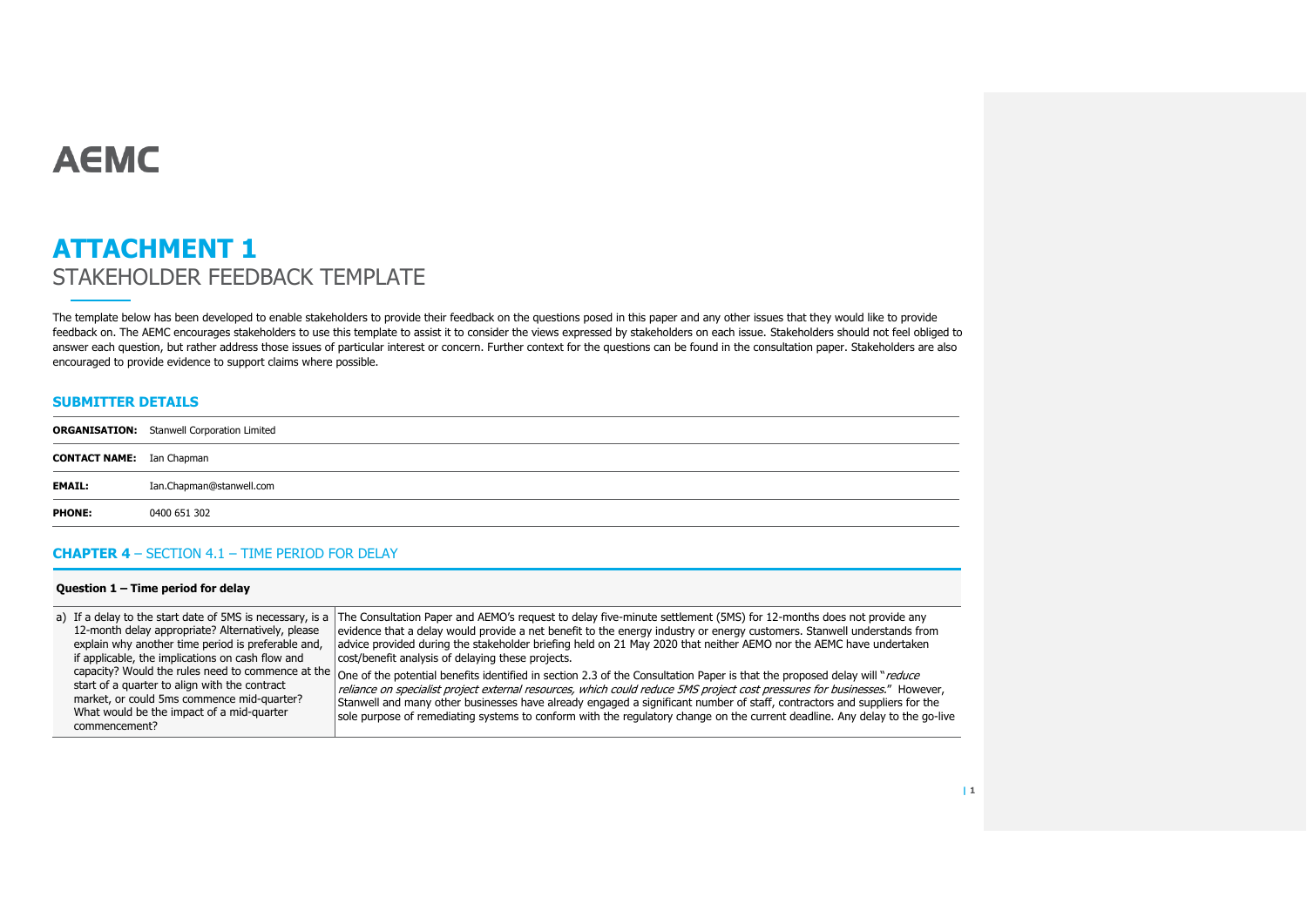|                                                                                                                                                                                                                                         | date for 5MS and GS will result in extended engagement of resources to mitigate go-live risks to our business at additional<br>cost.                                                                                                                                                                                                                                                                                                                                                                                                                                                                                                     |
|-----------------------------------------------------------------------------------------------------------------------------------------------------------------------------------------------------------------------------------------|------------------------------------------------------------------------------------------------------------------------------------------------------------------------------------------------------------------------------------------------------------------------------------------------------------------------------------------------------------------------------------------------------------------------------------------------------------------------------------------------------------------------------------------------------------------------------------------------------------------------------------------|
|                                                                                                                                                                                                                                         | The estimated cost impact of the proposed extension of 12 months would be in excess of [Confidential: Confidential]<br>information has been omitted for the purposes of section 24 of the Australian Energy Market Commission Establishment Act<br>2004 (SA) and sections 31 and 48 of the National Electricity Law.] for Stanwell. While this impact could be reduced by a<br>shorter delay period, any delay beyond the current go-live date will result in additional cost to Stanwell.                                                                                                                                               |
|                                                                                                                                                                                                                                         | Stanwell encourage the AEMC to consider whether all elements of the 5MS work program would need to be delayed in order<br>to provide relief to relevant participants, or whether some elements could go live on the current timetable. As an example, if<br>the relevant participants are small retailers, 5-minute bidding may be able to commence while 30-minute settlement is<br>retained for a period of time. Similarly, publication of additional data such as 5-minute pre-dispatch sensitivities (while not<br>part of the Rule) appear able to proceed ahead of changes to the settlement functionality.                       |
|                                                                                                                                                                                                                                         | If a delay to the start of all 5MS activities is considered necessary, Stanwell encourage the AEMC and AEMO to perform a<br>comparative cost-benefit analysis of a three-month delay, to the proposed 12-month delay. A three-month delay may provide<br>some relief for participants whose project timeframes have been affected by resource and financial impacts from COVID-19,<br>while minimising negative impacts to those whose programs are still on-track. Alternatively, if the impacts to a broad range<br>of energy businesses is determined to be significant, the 12-month delay proposed by AEMO may be more appropriate. |
|                                                                                                                                                                                                                                         | We strongly advise against any consideration of a six or nine-month delay to the project implementation, particularly in<br>relation to bidding activity. Both of these delay periods would conflict with the summer heightened-risk period which is<br>traditionally difficult for major system changes.                                                                                                                                                                                                                                                                                                                                |
|                                                                                                                                                                                                                                         | By contrast, under a progressive deployment approach it may be appropriate for settlement at 5-minute resolution to start<br>on 1 May 2022 as this aligns the start of a NEM billing week with the start of a month (relevant for network charges and<br>contract markets). If a billing period spans the proposed commencement date, we would in effect have part of the week<br>settling on the 30-minute interval and the remainder of the week settling on the 5-minute interval.                                                                                                                                                    |
| b) What is the appropriate date for the<br>commencement of the 'soft' and 'hard' starts for<br>global settlement? Should this be a linear move by<br>the number of months of delay, or should the dates<br>change to another timeframe? | If a delay to 5MS is determined to be necessary and beneficial to the energy industry, Stanwell considers that the "hard"<br>start for Global Settlement be deferred to occur after 5MS go live. Simliar to the response to 1a) we encourage the AEMC to<br>consider whether there would be benefit in "hard" start being 1 January 2023 rather than February 2023 as this would align<br>NEM settlement weeks with month start, and likely contract start for a significant number of customers. Alternatively, a<br>delay equal to that of the 5MS deferral would seem appropriate.                                                    |
|                                                                                                                                                                                                                                         | There does not appear to be a similar benefit to the potential delay of the "soft" start of Global Settlements. If AEMO are on<br>track to deliver their portion of the technology change required there seems to be no downside in them publishing additional<br>information on unaccounted for energy (UFE), even if retailers and customers do not use it immediately.                                                                                                                                                                                                                                                                |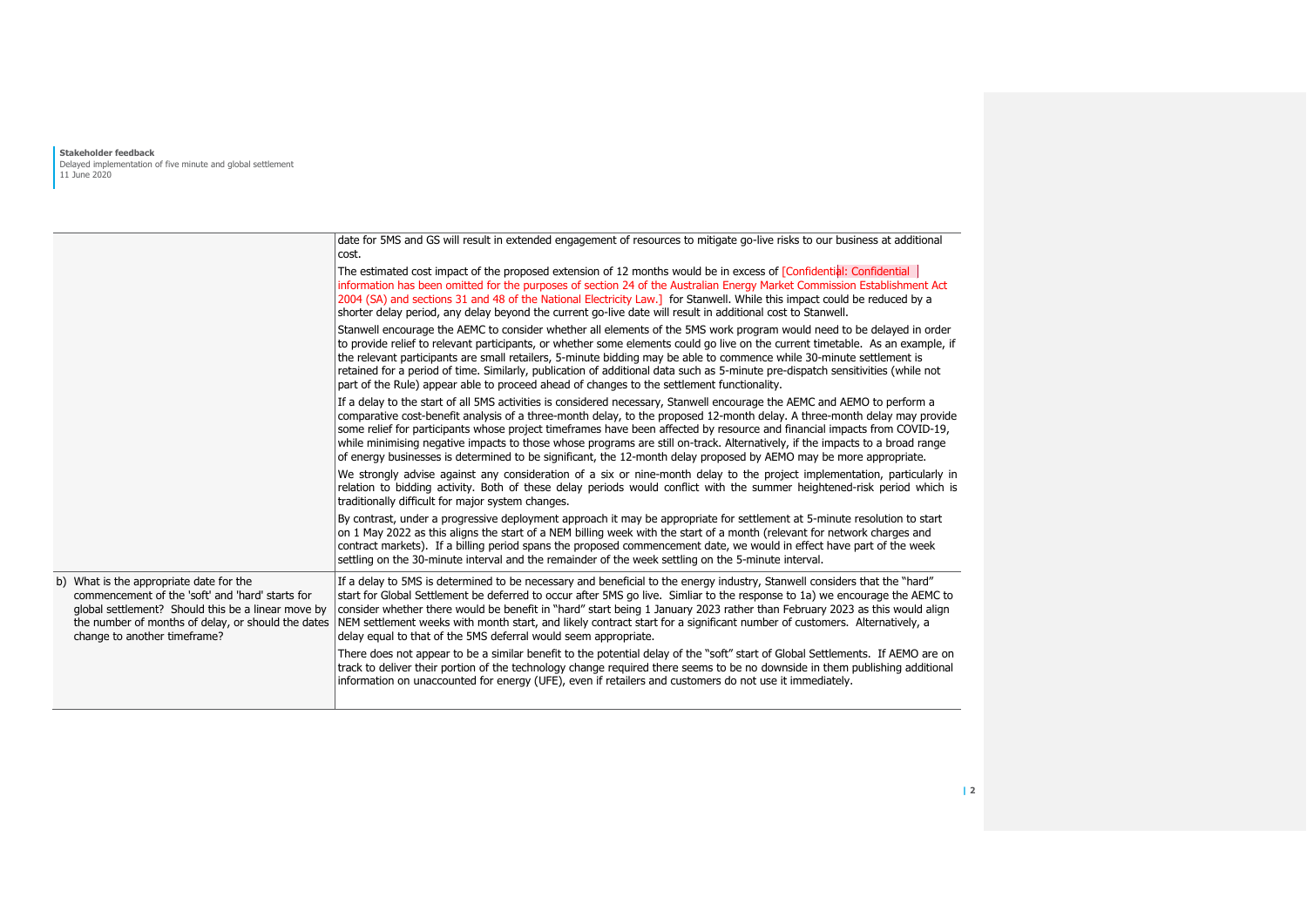| c) If there is a 12-month delay to the start date of<br>5MS and GS, is it still appropriate that all new and<br>replacement meters (other than 4A) installed after<br>1 December 2018, and type 4A meters<br>installed after 1 December 2019, be required<br>to record and provide 5-minute data by 1<br>December 2022? If not, why and what time period<br>would be appropriate? | Stanwell has no comment regarding the metering requirement dates.                                                                                                                                                                                                                                                                                                                                                                                                                                                                      |
|-----------------------------------------------------------------------------------------------------------------------------------------------------------------------------------------------------------------------------------------------------------------------------------------------------------------------------------------------------------------------------------|----------------------------------------------------------------------------------------------------------------------------------------------------------------------------------------------------------------------------------------------------------------------------------------------------------------------------------------------------------------------------------------------------------------------------------------------------------------------------------------------------------------------------------------|
| d) If global settlement is delayed, by what date should<br>AEMO prepare and publish the first report on<br>unaccounted for energy required under cl 3.15B(a)?                                                                                                                                                                                                                     | As per the response to 1b), Stanwell considers that publication of additional information should occur at the earliest<br>opportunity unless there is specific benefit attributable to a delay.                                                                                                                                                                                                                                                                                                                                        |
| e) CI 11.112.6 states that AEMO must make and<br>publish the unaccounted for energy reporting<br>quidelines required under new cl 3.15.5B(d) by 1<br>December 2022. What is the appropriate date for<br>the publication of these reporting quidelines if there<br>is a delay to global settlement?                                                                                | Given AEMO has committed to maintaining its work program in line with the current schedule, Stanwell sees no reason the<br>development and publication of the reporting quidelines should change from that schedule. This would provide those parties<br>that will need to provide information required by AEMO to develop the annual report on unaccounted for energy trends<br>additional time to understand what data they will be required to provide and prepare necessary procedures to collect and<br>provide that information. |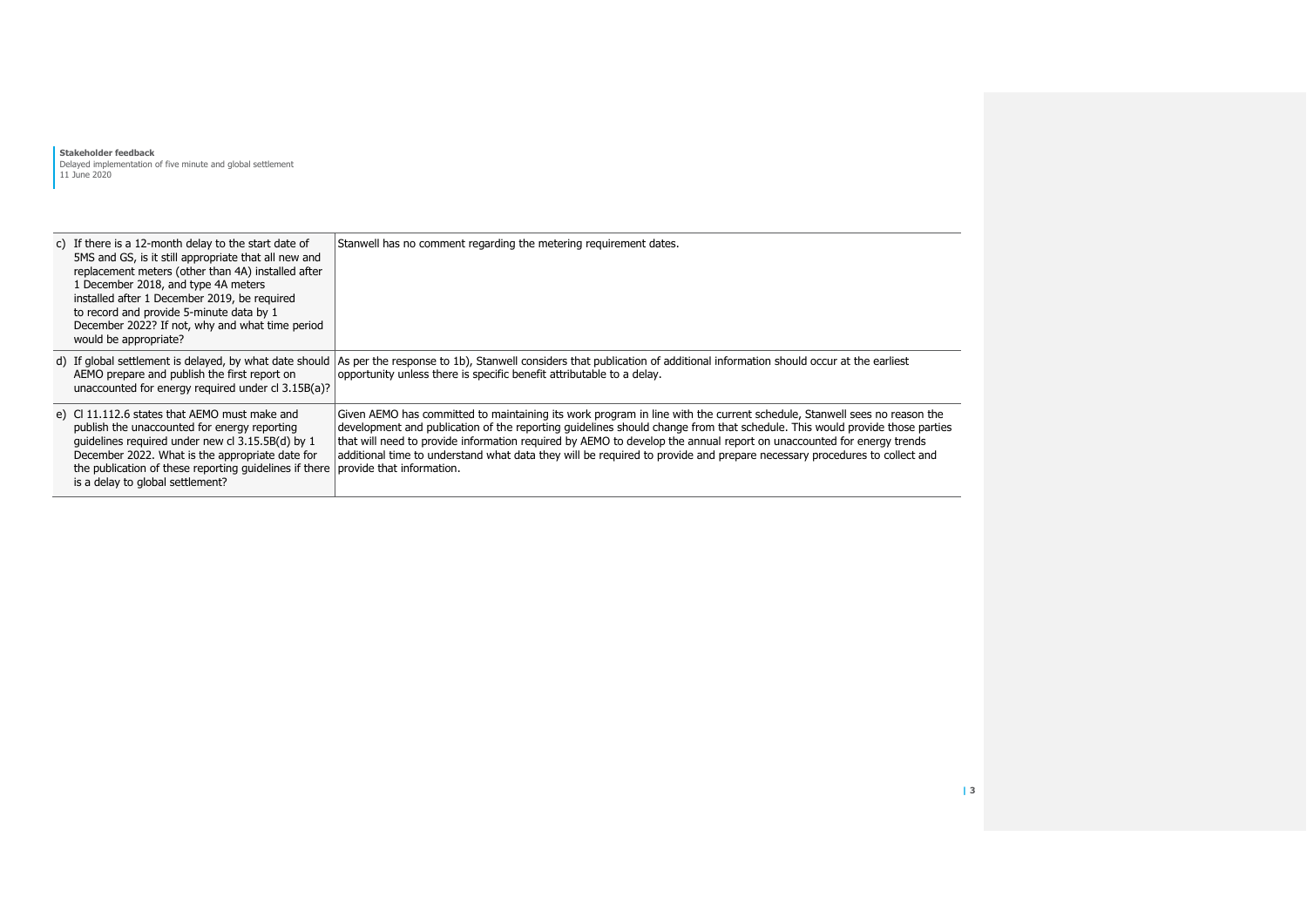# **CHAPTER 4** – SECTION 4.2 – PARTICIPANT COSTS AND CAPACITY

|  |  | Question 2 – Participant costs |  |
|--|--|--------------------------------|--|
|--|--|--------------------------------|--|

| a) What is the expected impact of COVID-19 on<br>participant cash flows? How material is this impact?<br>How long are these cash flow impacts expected to<br>last?                                                                                                                                                                                                                         | COVID-19 impacts on cash flows (both value and duration) are still developing.<br>Stanwell has allocated budget and resources in relation to 5MS and GS and does not expect short-term cashflow impacts to<br>be sufficient to impact the availability of budgetted funds.                                                                                                                                                                                                                                                                                                                                                                                                                                                                                         |
|--------------------------------------------------------------------------------------------------------------------------------------------------------------------------------------------------------------------------------------------------------------------------------------------------------------------------------------------------------------------------------------------|--------------------------------------------------------------------------------------------------------------------------------------------------------------------------------------------------------------------------------------------------------------------------------------------------------------------------------------------------------------------------------------------------------------------------------------------------------------------------------------------------------------------------------------------------------------------------------------------------------------------------------------------------------------------------------------------------------------------------------------------------------------------|
| b) For participants that are required to implement<br>changes to IT systems and procedures for 5MS and<br>GS, how would the proposed 12-month delay<br>impact your implementation costs? Please quantify<br>and provide evidence where possible. Any<br>confidential cost information will be treated as<br>confidential and redacted from submissions<br>published on the AEMC's website. | As outlined in our response to Question 1(a), Stanwell's remediation program has engaged a significant number of staff,<br>contractors and Suppliers for the sole purpose of remediating systems to conform with the regulatory change. The<br>programme is on track to be ready for go-live on the current planned date. Extension of this date will force extended<br>engagement of resources to mitigate go-live risk. The estimated cost impact of the proposed delay of 12-months would be in<br>excess of The Team for Stanwell.<br>Confidential: Confidential information has been omitted for the purposes of section 24 of the Australian Energy<br>Market Commission Establishment Act 2004 (SA) and sections 31 and 48 of the National Electricity Law. |
| c) To what extent can additional market testing<br>periods run by AEMO minimise costs associated<br>with the delayed commencement of 5MS and GS?<br>To what extent do participants rely on B2B data<br>flows for 5MS and GS testing?                                                                                                                                                       | Stanwell has already planned for extensive testing to meet the current planned regulatory go-live date. A longer transition<br>will force significant additional testing to address ongoing system updates. Additional market testing periods run by AEMO<br>will add unplanned cost to the testing effort, for little expected gain.<br>At this stage, Stanwell's test plan is by force of circumstance insulated from external provision of B2B data. While this is not<br>ideal, it reflects the reality that AEMOs delivery timeline does not align with the interdependency constraints of our internal<br>systems, forcing our testing to operate to the maximum extent possible in a fashion independent of AEMO's testing timeline.                        |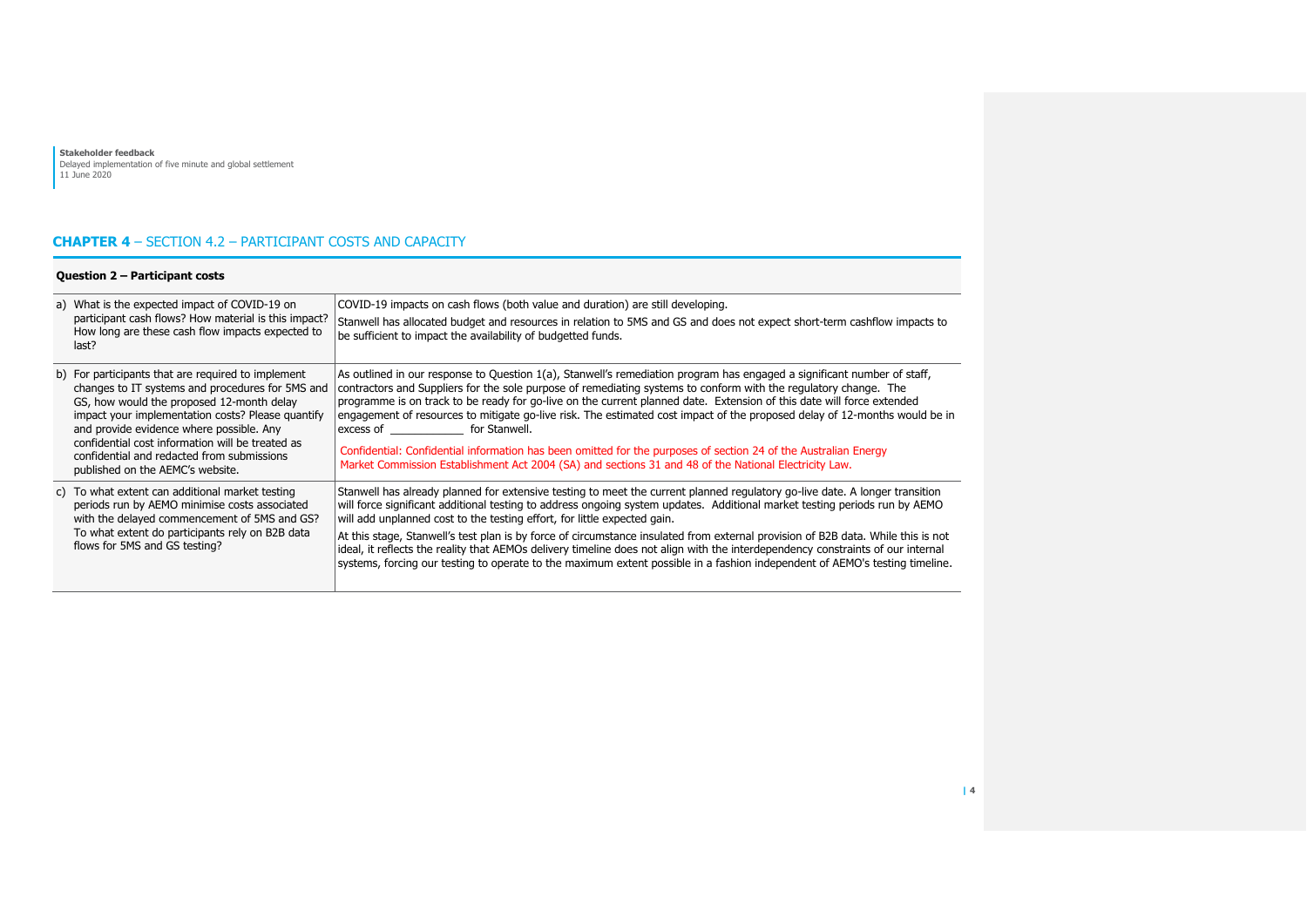| Question 3 – Participant capacity |                                                                                                                                                                                                                                                                                                                                                                                                                                                                                                                                                                                     |  |
|-----------------------------------|-------------------------------------------------------------------------------------------------------------------------------------------------------------------------------------------------------------------------------------------------------------------------------------------------------------------------------------------------------------------------------------------------------------------------------------------------------------------------------------------------------------------------------------------------------------------------------------|--|
| and GS by 1 July 2021?            | d) To what extent has COVID-19 affected participants' Stanwell's 5MS and GS implementation program is on track to be ready for go-live on the current planned date. COVID-19<br>ability to implement the necessary changes for 5MS travel and self-isolation impacts have prevented face-to-face meetings with supplier staff and forced suppliers providing<br>software remediation services to deploy staff at their homes in offshore locations. Whilst a significant change to the planned<br>delivery model, the impact on Stanwell's project schedule has to date been minor. |  |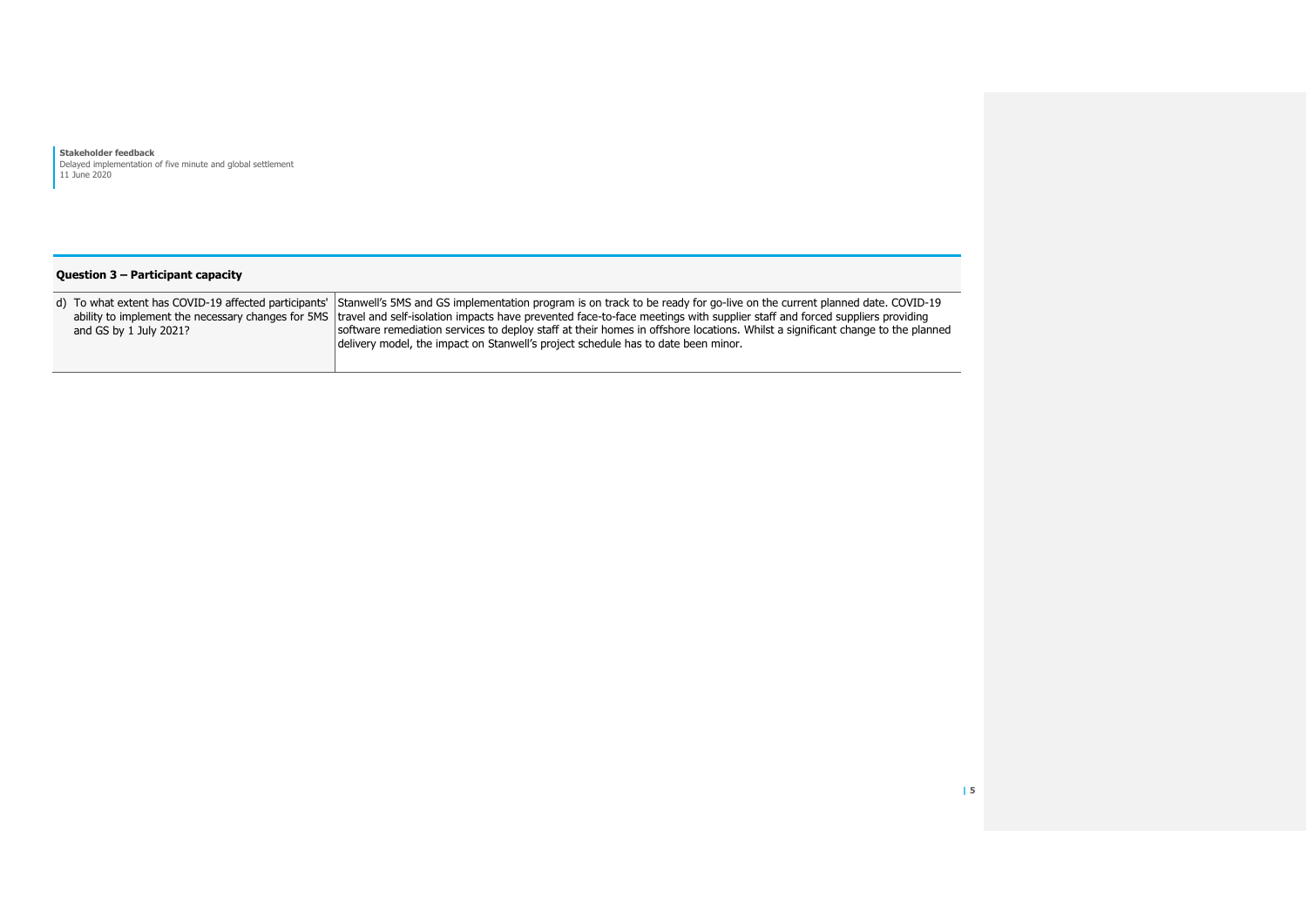# **CHAPTER 4** – SECTION 4.3 – ELECTRICITY CONTRACT MARKET IMPLICATIONS

| Question 4 – Electricity contract market                                                                                                                                                                              |                                                                                                                                                                                                                                                                                                                                                                                                                                                                                                                                                                                                                                                                                                    |  |  |  |
|-----------------------------------------------------------------------------------------------------------------------------------------------------------------------------------------------------------------------|----------------------------------------------------------------------------------------------------------------------------------------------------------------------------------------------------------------------------------------------------------------------------------------------------------------------------------------------------------------------------------------------------------------------------------------------------------------------------------------------------------------------------------------------------------------------------------------------------------------------------------------------------------------------------------------------------|--|--|--|
| a) To what extent have you purchased 5-minute cap<br>products for FY 2021-22? What would the impact of<br>a delay be to the value of those 5-minute cap<br>products as risk management products for your<br>business? | Confidential: Confidential information has been omitted for the purposes of section 24 of<br>the Australian Energy Market Commission Establishment Act 2004 (SA) and sections 31<br>and 48 of the National Electricity Law.                                                                                                                                                                                                                                                                                                                                                                                                                                                                        |  |  |  |
| b) Would a delay to commencement of 5MS impact<br>swap, captions or any other financial hedging<br>products trading for FY2021-22 and beyond? If so,<br>how?                                                          | Stanwell does not anticipate that a delay to 5MS would have a detrimental impact on trading beyond 1 July 2021. We are<br>aware there has been some reluctance by participants to sell products such as caps and other volatility related products as<br>the impact of the change from 30MS to 5MS creates uncertainty of potential outcomes.<br>Currently participants are unsure of the impact 5MS will have on market outcomes, so it has become more difficult to<br>accurately forecast the risk. It is possible that this delay will improve liquidity in the 2021/22 financial year, as uncertainty<br>would be removed and participants can therefore price risk as they have in the past. |  |  |  |
|                                                                                                                                                                                                                       |                                                                                                                                                                                                                                                                                                                                                                                                                                                                                                                                                                                                                                                                                                    |  |  |  |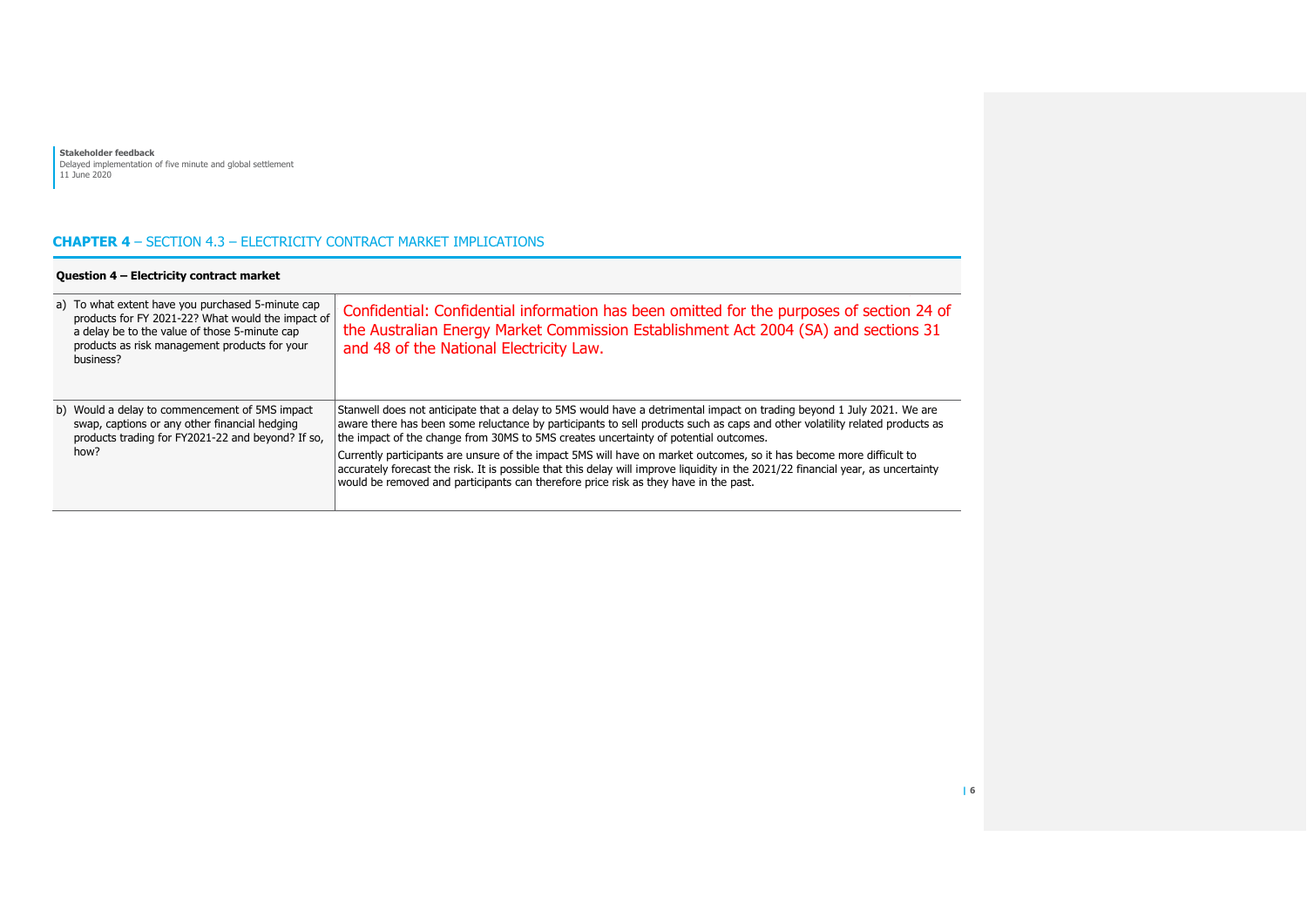#### **CHAPTER 4** – SECTION 4.4 – DELAYED BENEFITS

#### **Question 5 – Delayed benefits** a) To what extent were investments that have been made, or are planned to be made, in technologies that are capable of responding to a five-minute price signal, dependent on the 5MS rule commencing on 1 July 2021, as opposed to other factors? What effect would a 12-month delay have on the expected return on investment for these assets? Please quantify and provide evidence, noting that submissions can be treated as confidential if requested, or confidential information can be redacted from submissions published on the AEMC's website. Stanwell has no comment regarding this question. b) To what extent would a 12-month delay to the start of 5MS and/or GS delay the realisation of other benefits for individual participants and/or the industry as a whole? Please quantify and provide evidence, noting that submissions can be treated as confidential if requested, or confidential information can be redacted from submissions published on the AEMC's website. Stanwell has invested in remediating key systems for early introduction into production, with a function 'toggle' to switch from 30MS to 5MS on the regulatory go-live date in alignment with the current AEMO delivery timeframes. A 12-month delay would force Stanwell to extend engagement of the supplier responsible for the remediation to maintain defect liability responsibility, or force Stanwell to cease all production changes, or both. 5MS remediation for Stanwell offers no positive ROI, regardless of go-live in 2021 or 2022. The cost component of ROI would be negtively impacted for Stnawell by the proposed 12-month delay to commencement of 5MS.